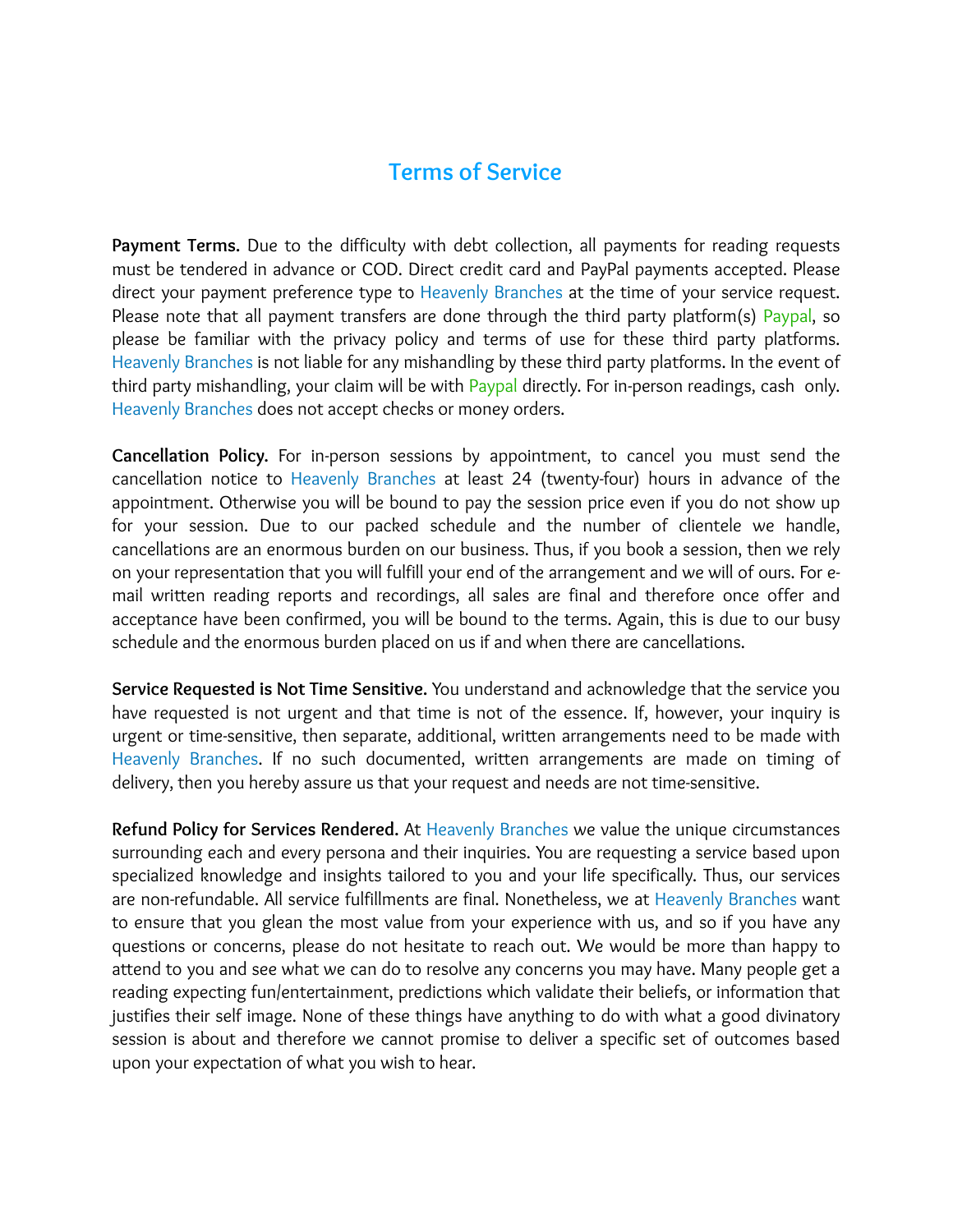**Scope of Life Coach Services**. The services provided by Heavenly Branches are akin to life coaching services and we offer council based upon the testimony of the divinatory arts which are intended to give you a clearer perspective with regard to your life and enable a more conscious capacity for decision making. Your experience with Heavenly Branches in no way replaces professional counseling from a licensed counselor or therapist and cannot be relied upon in lieu of sound legal, medical, or financial advice from licensed or qualified professionals. Heavenly Branches in no way diagnoses problems, but rather, suggests creative and intuitive perspectives for understanding your current problems, to help you find those actions you can take to empower yourself in a way that will maximize your individual potentials, harmony and wholeness. Heavenly Branches strives to help you improve the quality of your life by tapping into your own creativity and intuition. The role of such life coaching style services is supportive. Ultimately we play a supporting role through divination.

**Disclosure of Limitations.** The divinatory-based services Heavenly Branches of should never be used in place of professional counseling. If your inquiry involves the law, finance, or medicine, then you should NOT use our services in leu of the advice of a licensed or qualified legal, financial, or medical professional. Divinatory services at Heavenly Branches cannot replace qualified mental health care. A reading sheds its own kind of insight into the nature of a given situation, which is useful and valuable in a variety of ways but again is not to be viewed as a replacement for the services of qualified professionals in a given field.

**Video Reading Recordings**. Heavenly Branches may, at your option, provide video conference consultations or sessions through third party platforms or hosts, such as Skype or Google Hangout. These video sessions may from time to time be recorded. If a video session is recorded, you will be put on notice in advance of the recording. You are entitled to a copy of the video recording, though processing and administrative charges may apply. Before consenting to a video session, please go over any questions or concerns you may have with Heavenly Branches. By commencing a video session, you are consenting to the terms herein. Likewise, please be advised that you are not permitted to record video sessions without express, written permission from Heavenly Branches. If you would like to record your video session, then please ask before doing so. Reasonable accommodation or arrangements can then be made accordingly. Video and Audio recordings are for your personal use only and not to be utilized as part of video, audio or other content that is going to be broadcast to the public, or for monetary gain.

**Confidentiality.** Heavenly Branches exercises reasonable diligence in maintaining the confidentiality of your sessions and we will not voluntarily, knowingly, intentionally, or willfully disclose your identity to third parties. However, if Heavenly Branches genuinely believes disclosure is required to: (1) prevent imminent harm or risk of harm to yourself or to another, (2) meet any applicable law, regulation, legal process, or governmental request, or (3) protect or defend Heavenly Branches against claims or threats of claims, then Heavenly Branches reserves the right to do so to the extent reasonably necessary. Please keep in mind that no legally recognized privilege exists between a divinatory professional and client the way a privilege might exist between an attorney and client, doctor and patient, husband and wife, or priest and